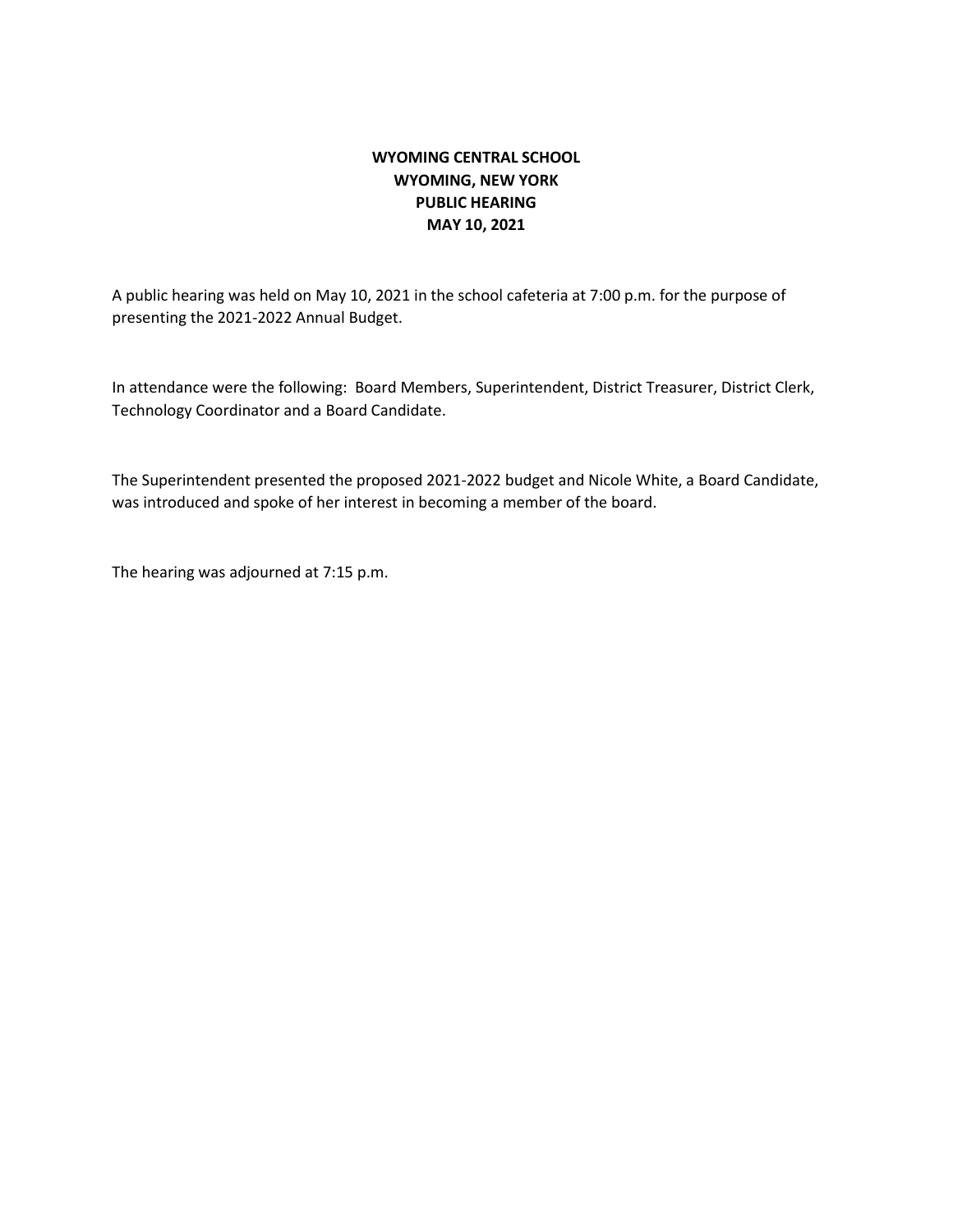## **WYOMING CENTRAL SCHOOL WYOMING, NEW YORK BOARD OF EDUCATION REGULAR MEETING MAY 10, 2021 IMMEDIATELY FOLLOWING THE PUBLIC HEARING**

| Members present:     | Mrs. Bush, Mr. Chamberlain, Mrs. Raines, Mr. True, Mrs. Washburn                                                                                                                                                                             |
|----------------------|----------------------------------------------------------------------------------------------------------------------------------------------------------------------------------------------------------------------------------------------|
| Members absent:      | Mrs. Merrill, Mr. Wetherwax                                                                                                                                                                                                                  |
| Others present:      | Mrs. Schuessler, Mrs. Stroud, Mrs. Norton                                                                                                                                                                                                    |
| Guests:              | Nicole White                                                                                                                                                                                                                                 |
| Call to Order:       | The meeting was called to order at 7:16 p.m. by Mr. True, Board President.                                                                                                                                                                   |
| Approval of Agenda:  | Be it resolved, the board approves the agenda on motion by Mrs. Raines and<br>second by Mr. Chamberlain.<br>Yes-5 No-0 (motion carried)                                                                                                      |
| Public Forum:        | None.                                                                                                                                                                                                                                        |
| <b>Action Items:</b> | Be it resolved, the Board approves the minutes of the 4/20/21 special meeting<br>on motion by Mrs. Washburn and second by Mrs. Bush.                                                                                                         |
|                      | Yes-5 No-0 (motion carried)                                                                                                                                                                                                                  |
|                      | Be it resolved, the Board approves the Treasurer's Report and Budget Transfers<br>for April 2021 on motion by Mrs. Raines and second by Mr. Chamberlain.                                                                                     |
|                      | Yes-5 No-0 (motion carried)                                                                                                                                                                                                                  |
| <b>New Business:</b> | Be it resolved, the Board approves the Plans for Outside Graduation 2020-2021<br>(8 <sup>th</sup> grade-13 students) tentative date June 24, 2021 and rain date of June 25,<br>2021, on motion by Mrs. Raines and second by Mr. Chamberlain. |
|                      | Yes-5 No-0 (motion carried)                                                                                                                                                                                                                  |
|                      | Be it resolved, the Board approves the NYSDOH Interim Guidance for In-person<br>Instruction at Pre-K to Grade 12 Schools During the COVID-19 Public Health<br>Emergency, on motion by Mr. Chamberlain and second by Mrs. Bush.               |
|                      | Yes-5 No-0 (motion carried)                                                                                                                                                                                                                  |
|                      | Be it resolved, the Board approves the Annual Reorganizational Meeting to be<br>held on 7/8/21 at 7:00 p.m. in the school cafeteria, on motion by Mrs. Raines<br>and second by Mr. Chamberlain.                                              |
|                      | Yes-5 No-0 (motion carried)                                                                                                                                                                                                                  |